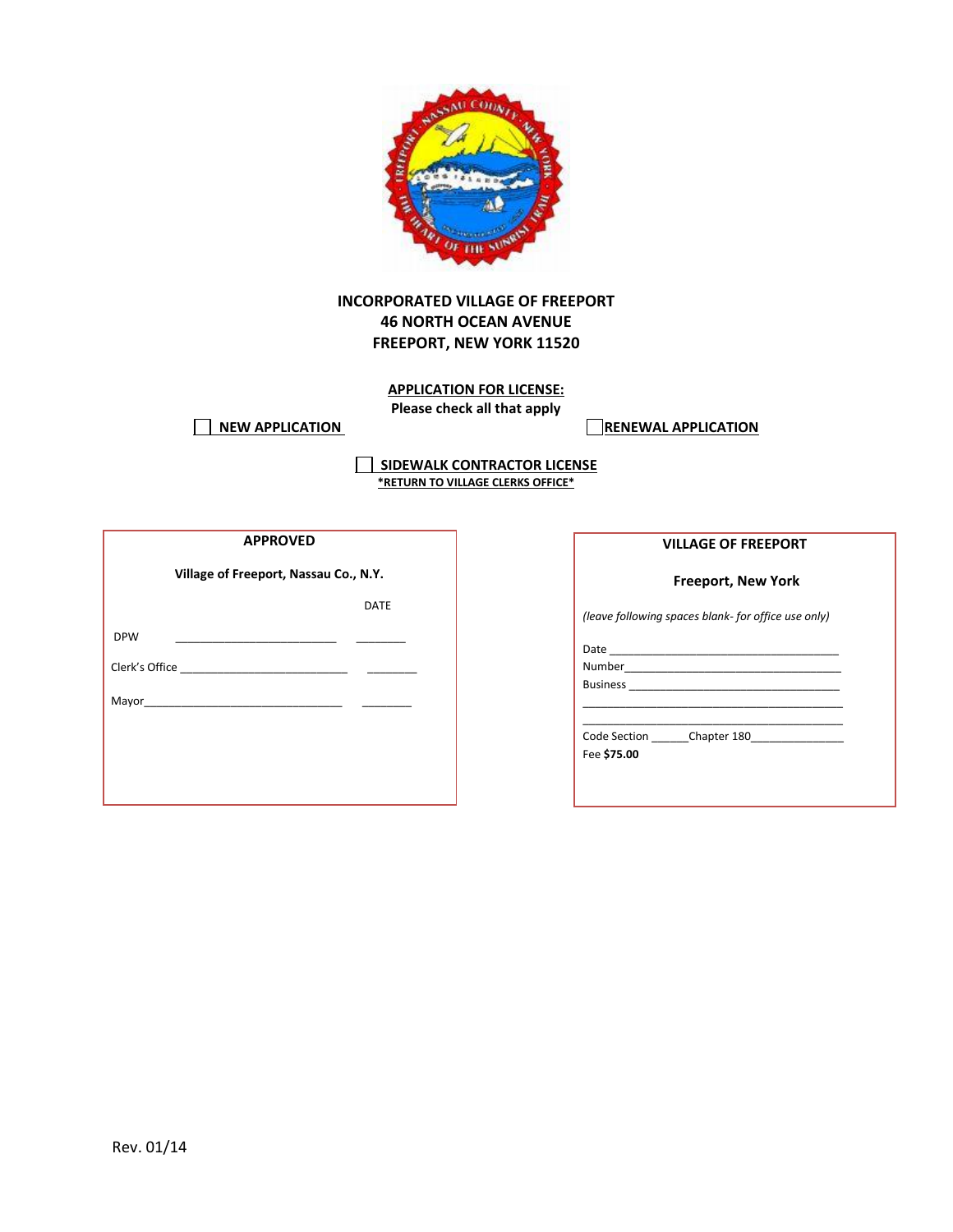**To: The Village Clerk, Village of Freeport, 46 North Ocean Avenue, Freeport, NY 11520**

**I (We) hereby apply for a license to engage in the business of Sidewalk Contracting**

## **PLEASE PRINT OR TYPE**

| 1.  |                           |                                                                                                                |             |
|-----|---------------------------|----------------------------------------------------------------------------------------------------------------|-------------|
| 2.  |                           |                                                                                                                |             |
| 3.  |                           |                                                                                                                |             |
| 4.  |                           |                                                                                                                |             |
| 5.  |                           |                                                                                                                |             |
| 6.  |                           |                                                                                                                |             |
| 7.  |                           |                                                                                                                |             |
| 8.  |                           |                                                                                                                |             |
| 9.  |                           |                                                                                                                |             |
|     |                           |                                                                                                                |             |
|     |                           |                                                                                                                |             |
|     |                           |                                                                                                                |             |
|     |                           |                                                                                                                |             |
|     |                           |                                                                                                                |             |
|     |                           |                                                                                                                |             |
|     |                           |                                                                                                                |             |
|     |                           |                                                                                                                |             |
|     |                           |                                                                                                                |             |
|     |                           | 19. Have you read the Rules and Regulations of Freeport governing the conduct of your business? ______________ |             |
| 20. |                           | Do you agree to comply with the provisions of Chapter 138, Article 1 of the Ordinances entitled "Licensing of  |             |
|     |                           |                                                                                                                |             |
|     |                           |                                                                                                                |             |
|     |                           | Corporate Title: The Corporation of the Corporate Title:                                                       |             |
|     |                           | I hereby declare under oath that I fully understand and have answered all of the above questions truthfully.   |             |
|     |                           |                                                                                                                | (Applicant) |
|     | State of New York)        | Sworn to before me this ____________ day                                                                       |             |
|     | : SS<br>County of Nassau) |                                                                                                                |             |
|     |                           |                                                                                                                |             |
|     |                           | Notary                                                                                                         |             |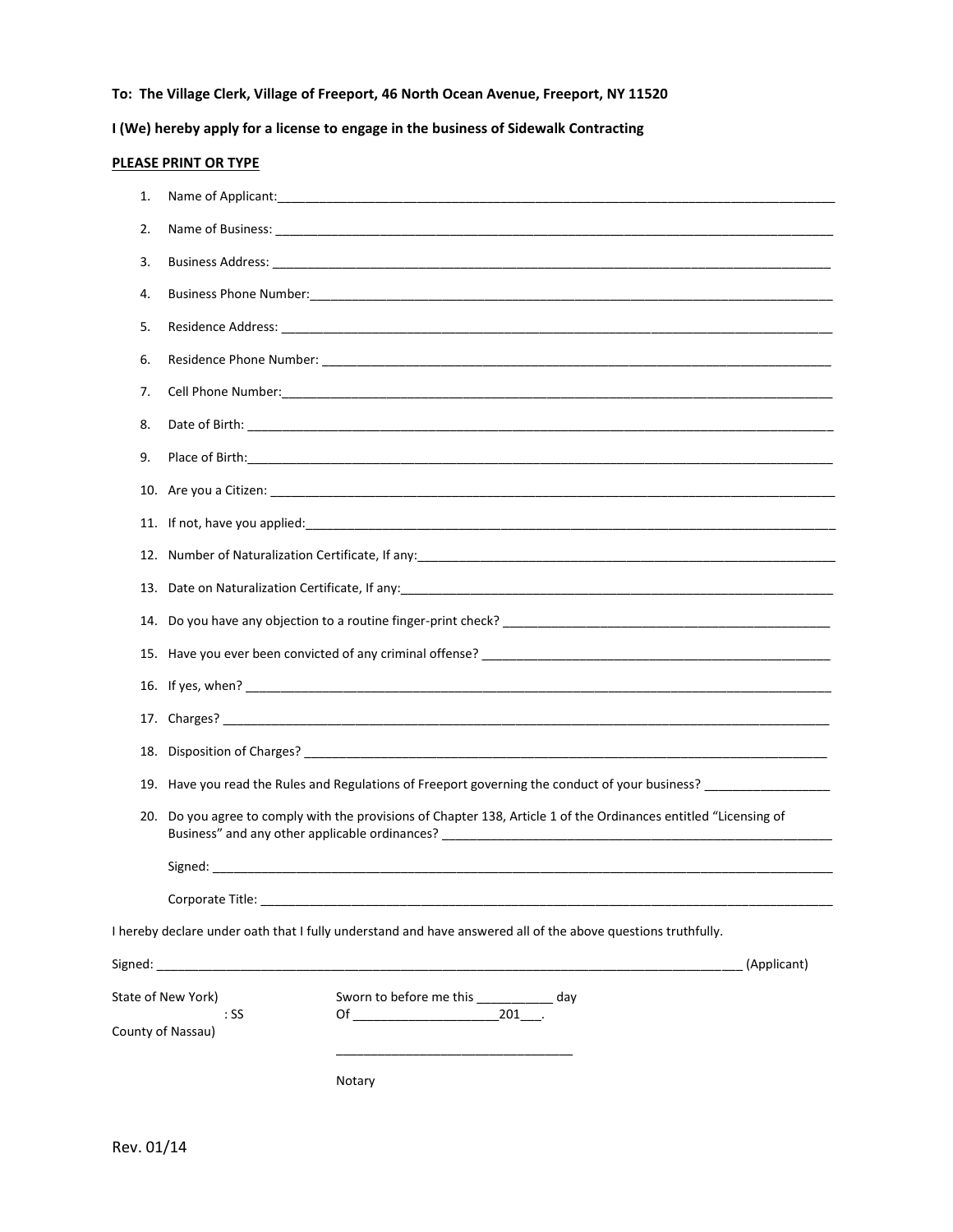## **Village of Freeport Sidewalk Application Experience Questionnaire**

|    | Doing Business As (please circle):                                                                                                                 | a co-partnership | a corporation | an individual |  |
|----|----------------------------------------------------------------------------------------------------------------------------------------------------|------------------|---------------|---------------|--|
|    |                                                                                                                                                    |                  |               |               |  |
|    |                                                                                                                                                    |                  |               |               |  |
|    |                                                                                                                                                    |                  |               |               |  |
|    | The signatory of this questionnaire guarantees the truth and accuracy of all statements and of all answers to interrogatories<br>hereinafter made. |                  |               |               |  |
| 1. | How many years has your organization been in business as a General Contractor under your present business name?                                    |                  |               |               |  |
| 2. | How many years experience in __________________________________ construction work has your organization had?                                       |                  |               |               |  |
|    | a.<br>b.                                                                                                                                           |                  |               |               |  |
| 3. | List previous projects your organization completed of a similar nature:                                                                            |                  |               |               |  |
|    |                                                                                                                                                    |                  |               |               |  |
|    |                                                                                                                                                    |                  |               |               |  |
|    |                                                                                                                                                    |                  |               |               |  |
|    |                                                                                                                                                    |                  |               |               |  |
|    |                                                                                                                                                    | ***              |               |               |  |
|    |                                                                                                                                                    |                  |               |               |  |
|    |                                                                                                                                                    |                  |               |               |  |
|    |                                                                                                                                                    |                  |               |               |  |
|    |                                                                                                                                                    |                  |               |               |  |
|    |                                                                                                                                                    |                  |               |               |  |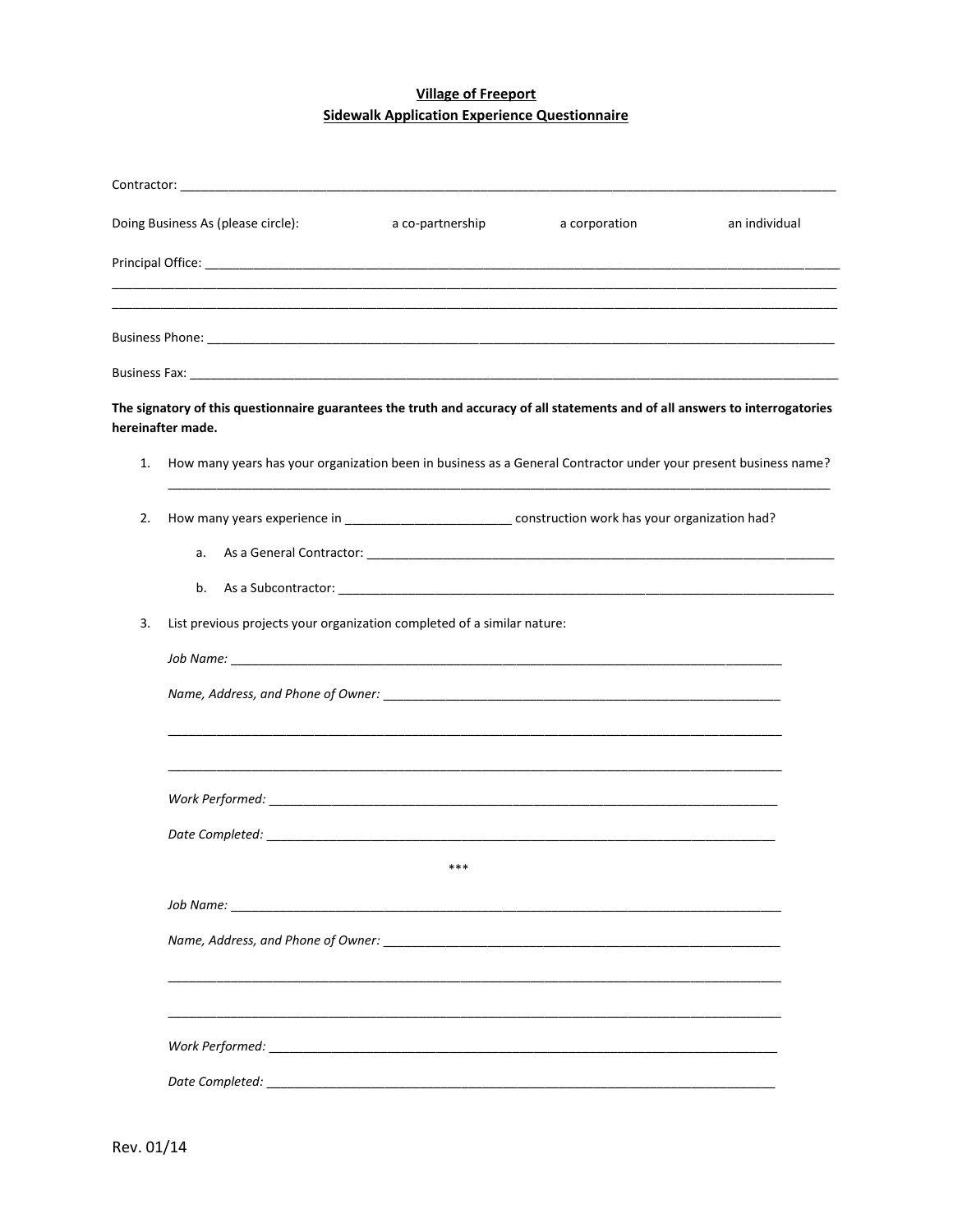| ***<br>Work Performed: We are a state of the state of the state of the state of the state of the state of the state of the state of the state of the state of the state of the state of the state of the state of the state of the st<br>List below Corporations, Individuals, and/or Government Agencies for which you have performed work and to whom<br>What is the construction experience of the principal individuals of your organization? |  |  |
|---------------------------------------------------------------------------------------------------------------------------------------------------------------------------------------------------------------------------------------------------------------------------------------------------------------------------------------------------------------------------------------------------------------------------------------------------|--|--|
|                                                                                                                                                                                                                                                                                                                                                                                                                                                   |  |  |
|                                                                                                                                                                                                                                                                                                                                                                                                                                                   |  |  |
|                                                                                                                                                                                                                                                                                                                                                                                                                                                   |  |  |
|                                                                                                                                                                                                                                                                                                                                                                                                                                                   |  |  |
|                                                                                                                                                                                                                                                                                                                                                                                                                                                   |  |  |
|                                                                                                                                                                                                                                                                                                                                                                                                                                                   |  |  |
|                                                                                                                                                                                                                                                                                                                                                                                                                                                   |  |  |
|                                                                                                                                                                                                                                                                                                                                                                                                                                                   |  |  |
|                                                                                                                                                                                                                                                                                                                                                                                                                                                   |  |  |
|                                                                                                                                                                                                                                                                                                                                                                                                                                                   |  |  |
|                                                                                                                                                                                                                                                                                                                                                                                                                                                   |  |  |
|                                                                                                                                                                                                                                                                                                                                                                                                                                                   |  |  |
|                                                                                                                                                                                                                                                                                                                                                                                                                                                   |  |  |
|                                                                                                                                                                                                                                                                                                                                                                                                                                                   |  |  |
|                                                                                                                                                                                                                                                                                                                                                                                                                                                   |  |  |
|                                                                                                                                                                                                                                                                                                                                                                                                                                                   |  |  |
|                                                                                                                                                                                                                                                                                                                                                                                                                                                   |  |  |
|                                                                                                                                                                                                                                                                                                                                                                                                                                                   |  |  |
|                                                                                                                                                                                                                                                                                                                                                                                                                                                   |  |  |
|                                                                                                                                                                                                                                                                                                                                                                                                                                                   |  |  |
|                                                                                                                                                                                                                                                                                                                                                                                                                                                   |  |  |
|                                                                                                                                                                                                                                                                                                                                                                                                                                                   |  |  |